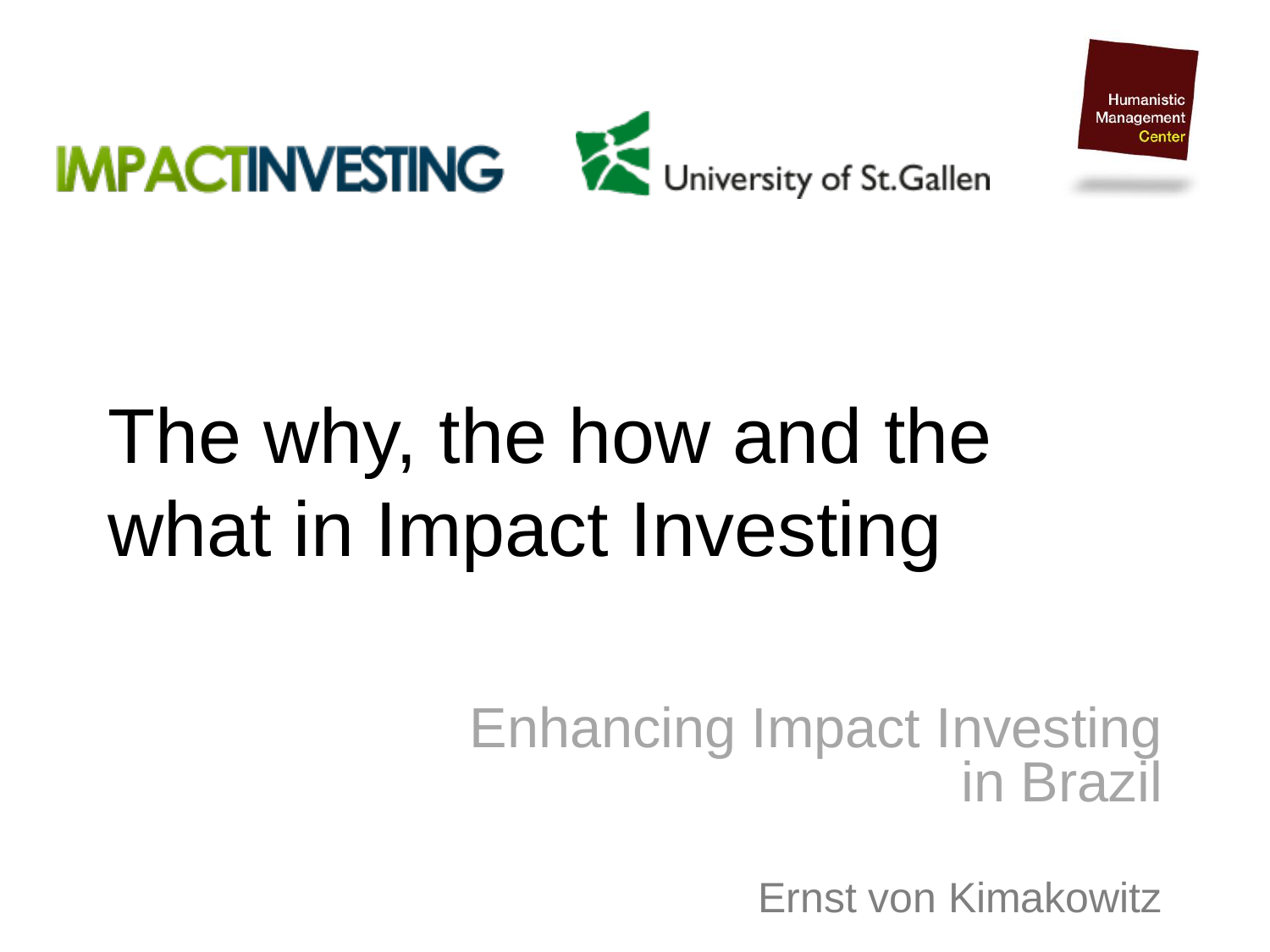



*"Philanthropy is commendable, but it must not cause the philanthropist to overlook the circumstances of economic injustice which make philanthropy necessary."*

Martin Luther King: leader in the African-American Civil Rights Movement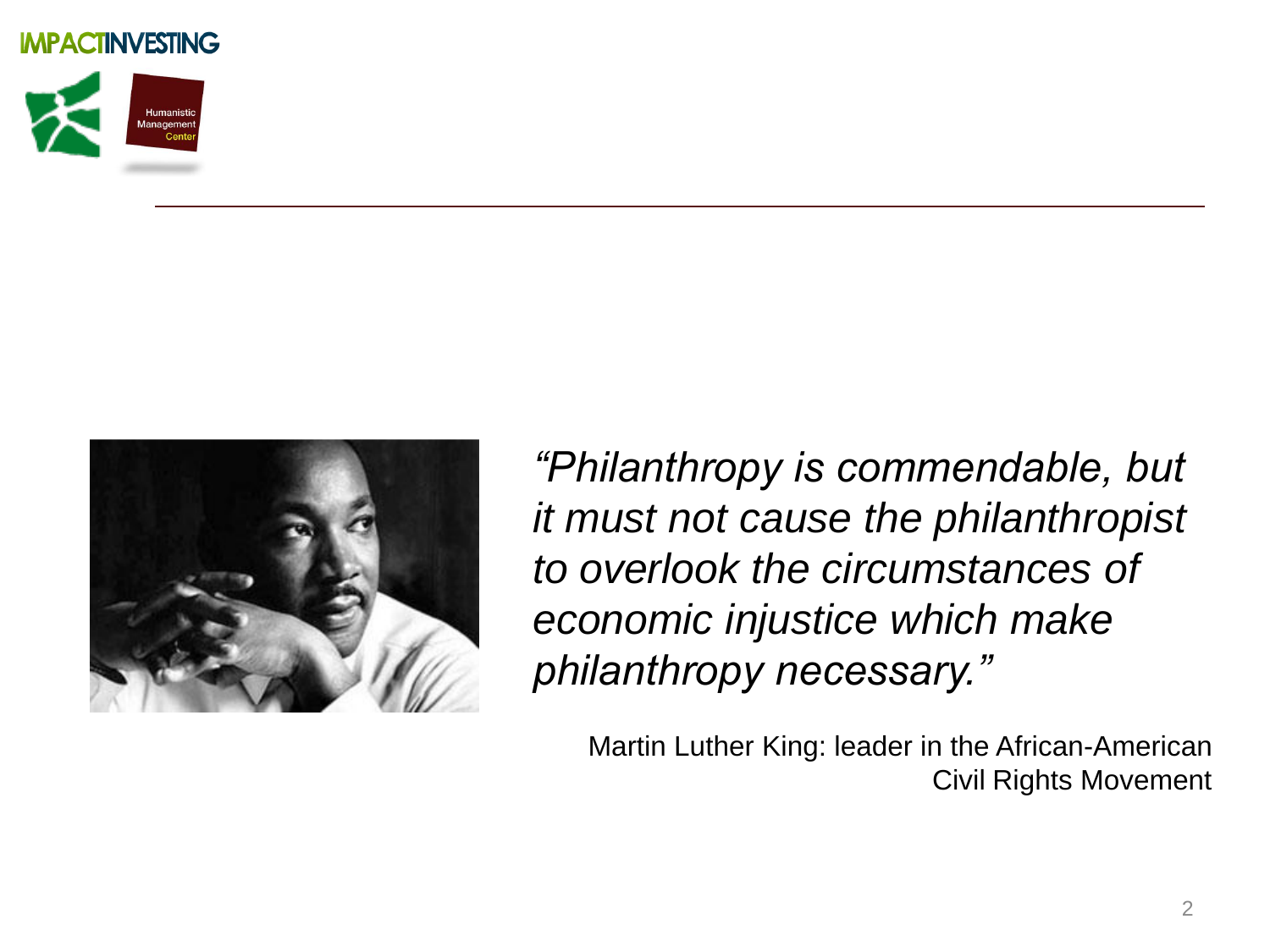



## **Contents**

## The *why* in impact investing



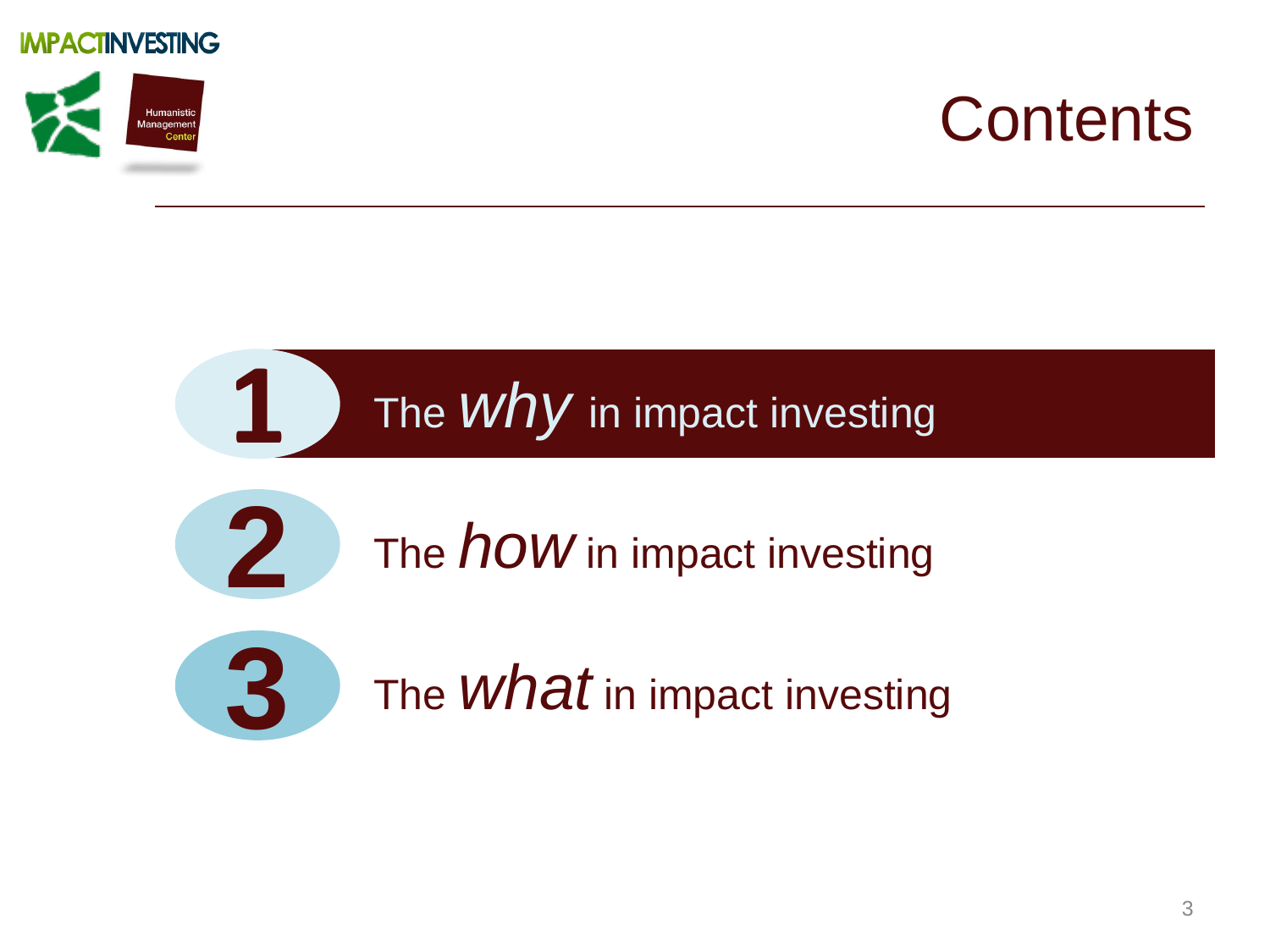



## *"Insanity is doing the same thing over and over again but expecting different results."*

Business as usual will not solve the problems we face as a global community

We need business as *un*usual

Impact investors need to apply the same rigor as with traditional investments but they need a different mindset, values and goals when doing so.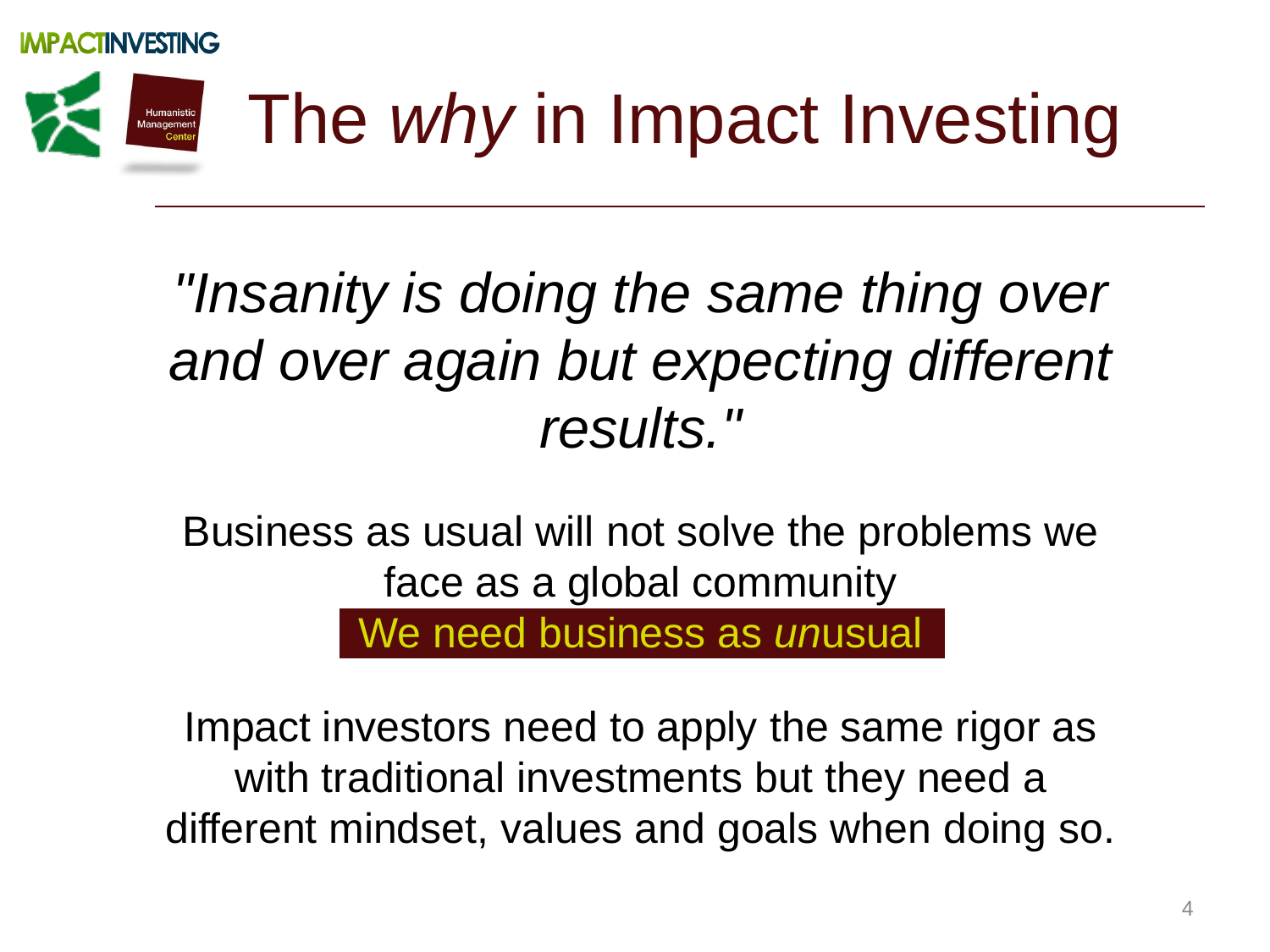Humanistic Management<br>Center

# The *why* in Impact Investing

### We need to use markets more wisely

### **Situation:**

The combination of democratic government and market economies has had a hugely liberating effect on the individual and has created unprecedented wealth in the rich parts of the world.

### **Consequence:**

We are talking about the negative side effects of a big success story. However these have become too grave to be ignored.

### **Complication:**

We are facing a situation where the natural capacity of the planet as well as the distributional injustice of wealth is stretched to the point where we are biting the hand that feeds us.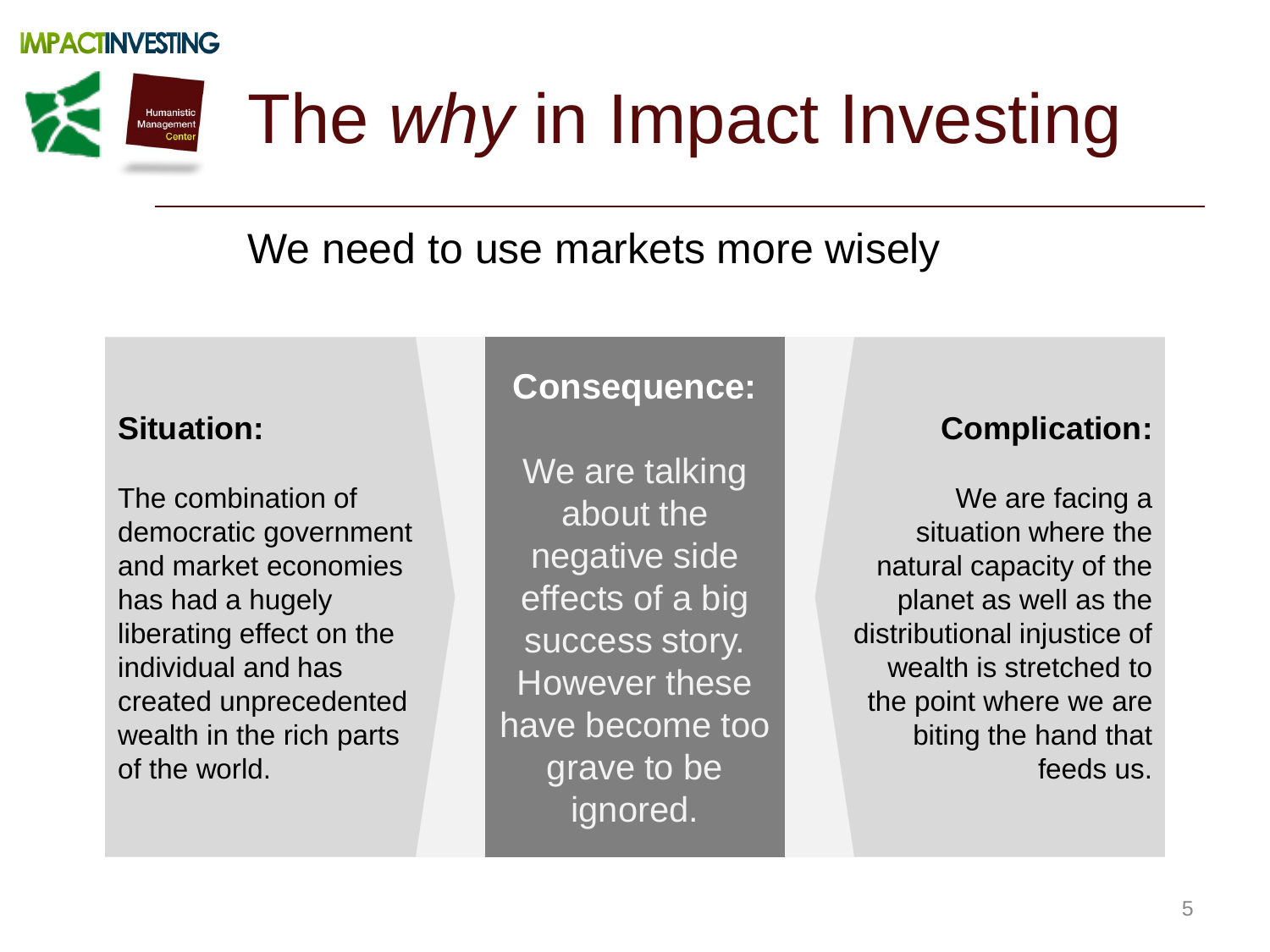Humanistic<br>Management<br>Center

# The *why* in Impact Investing

### If the world were 100 people

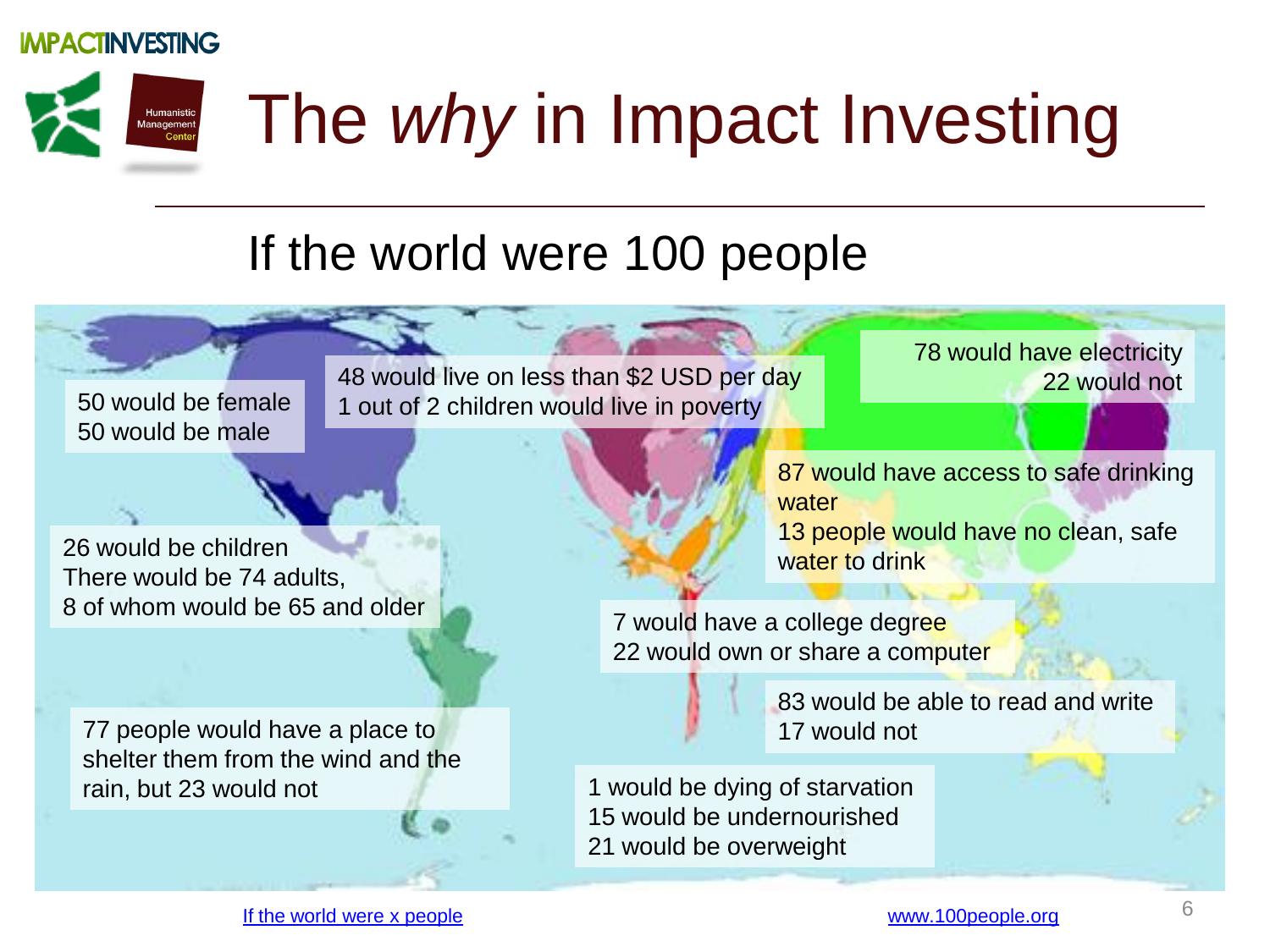

# The *why* in Impact Investing

### Global wealth distribution

**Finding solutions to the most pressing challenges we face today will also depend on the positive impact business makes**

**Business is currently seen as part of the problem by most of the world's population; we need to reverse this and make business part of the solution**

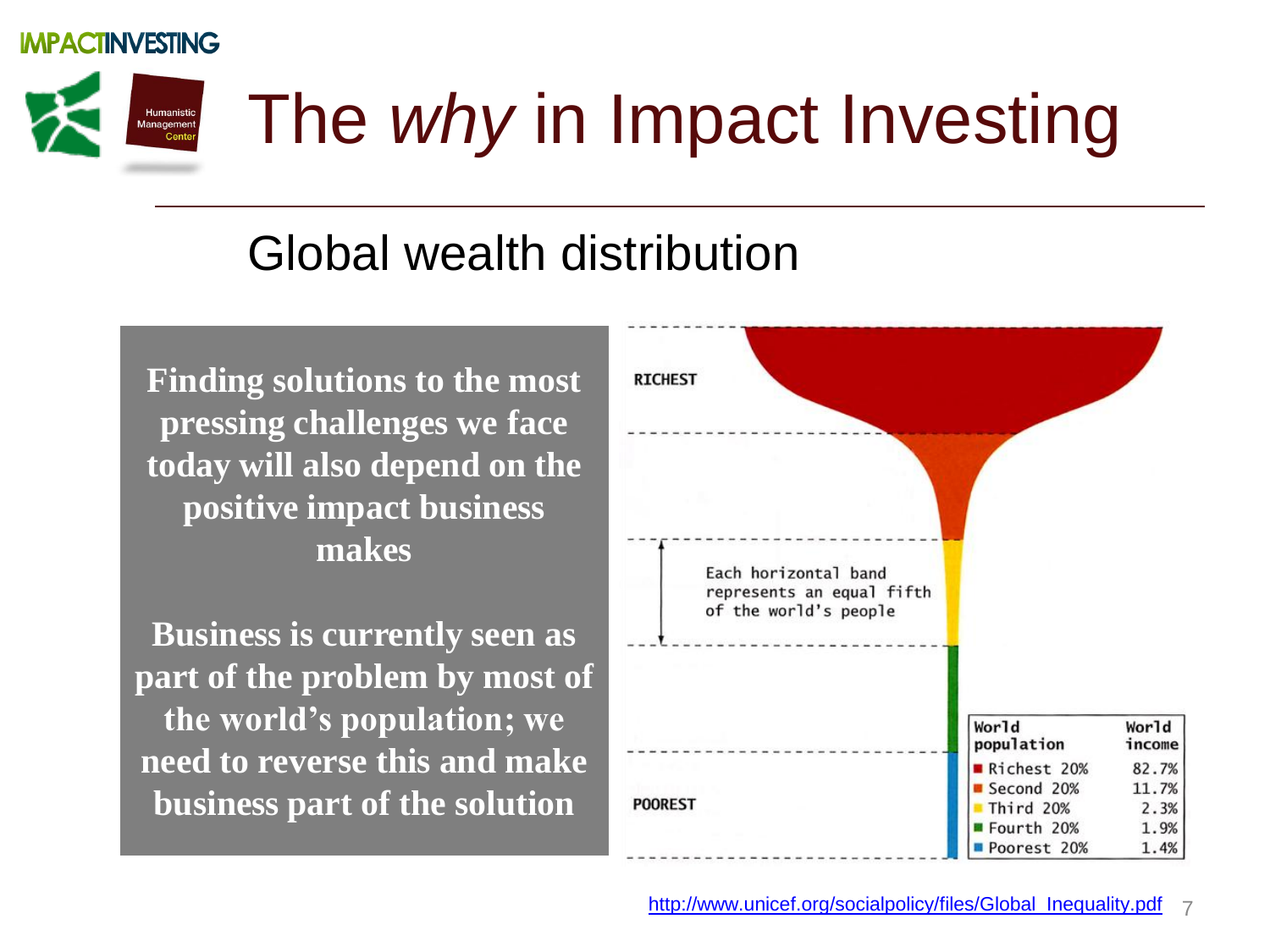Humanistic<br>Management<br>Center

**1**

**2**

**3**

# The *why* in Impact Investing

## Organizational Well being

## **Three types of employees**

**ENGAGED** employees work with passion and feel a profound connection to their company. They drive innovation and move the organization forward.

**NOT-ENGAGED** employees are essentially "checked-out". They're sleepwalking through their workday, putting time – but not energy and passion – into their work.

**ACTIVELY DISENGAGED** employees aren't just unhappy at work; they're busy acting out their unhappiness. Every day, these workers undermine what their engaged coworkers accomplish.

## 70% do not like what they do

Around 30%

Around 50%

Around 20%

Gallup employee engagement study: <http://www.gallup.com/strategicconsulting/en-us/wellbeing.aspx?ref=f>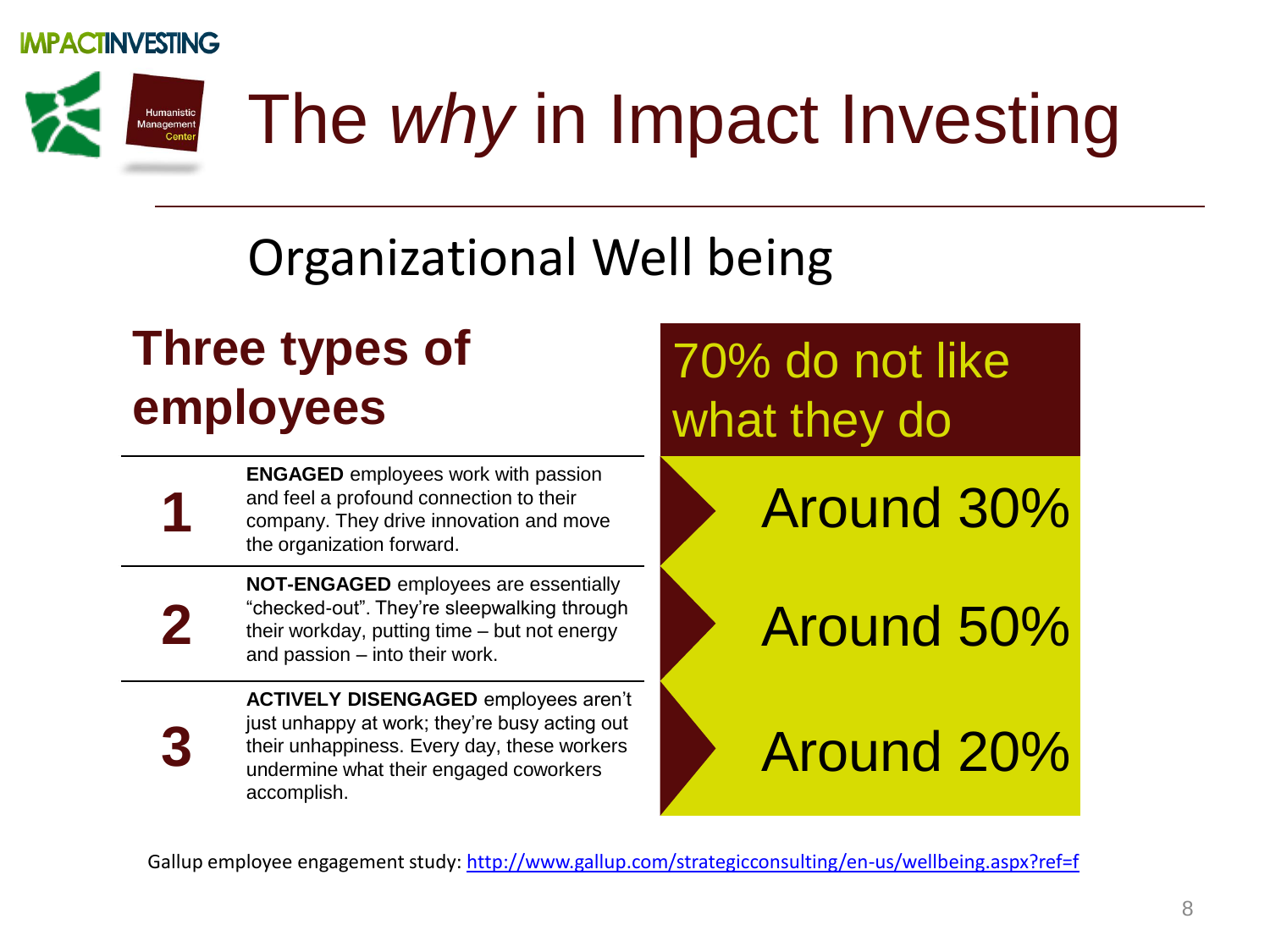### **ACTINVESTING**

Humanistic Management

# The *why* in Impact Investing

## Credibility of spokespeople: trust in our leaders has reached a historic low

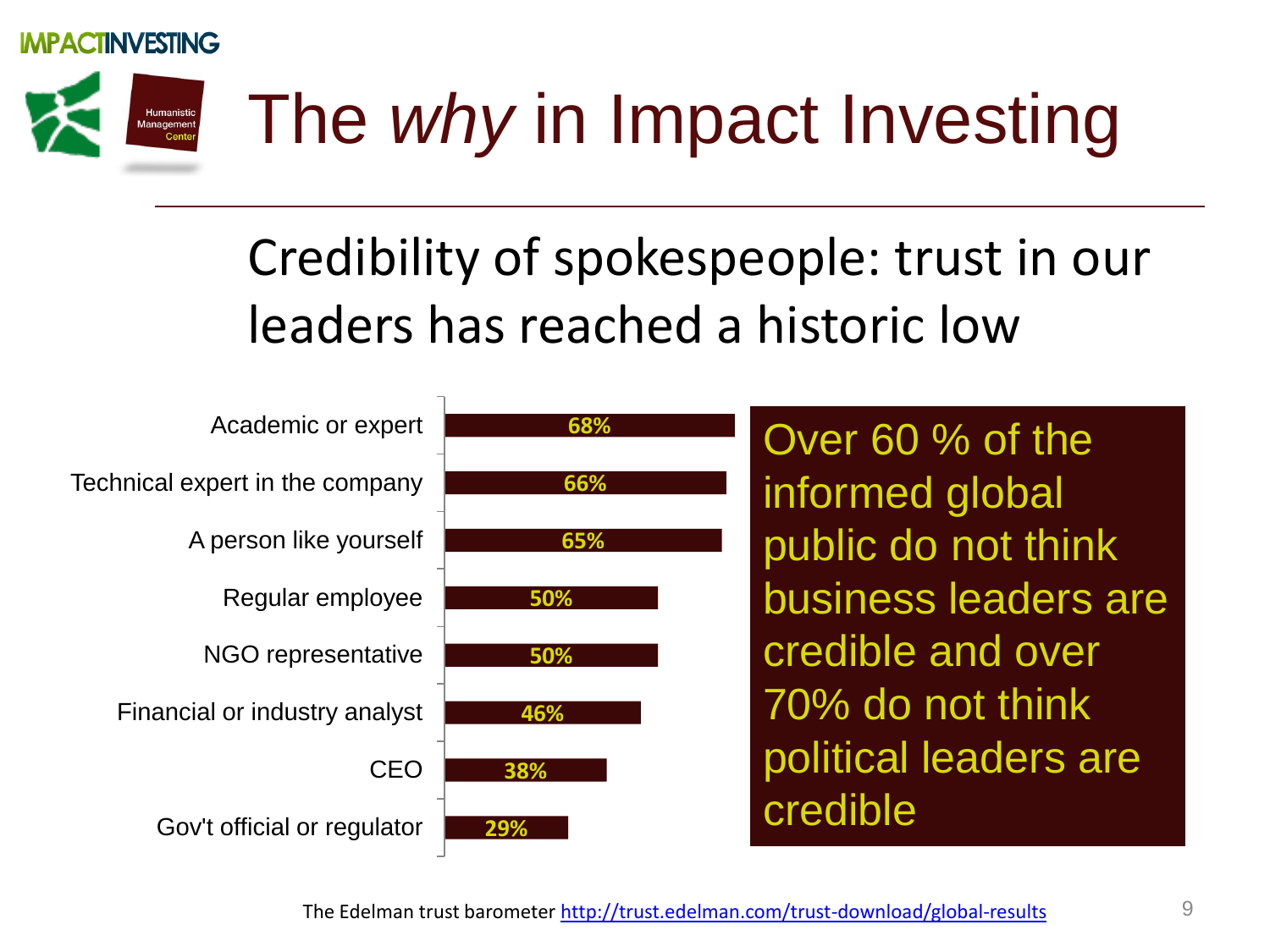### Humanistic<br>Management<br>Center The *why* in Impact Investing

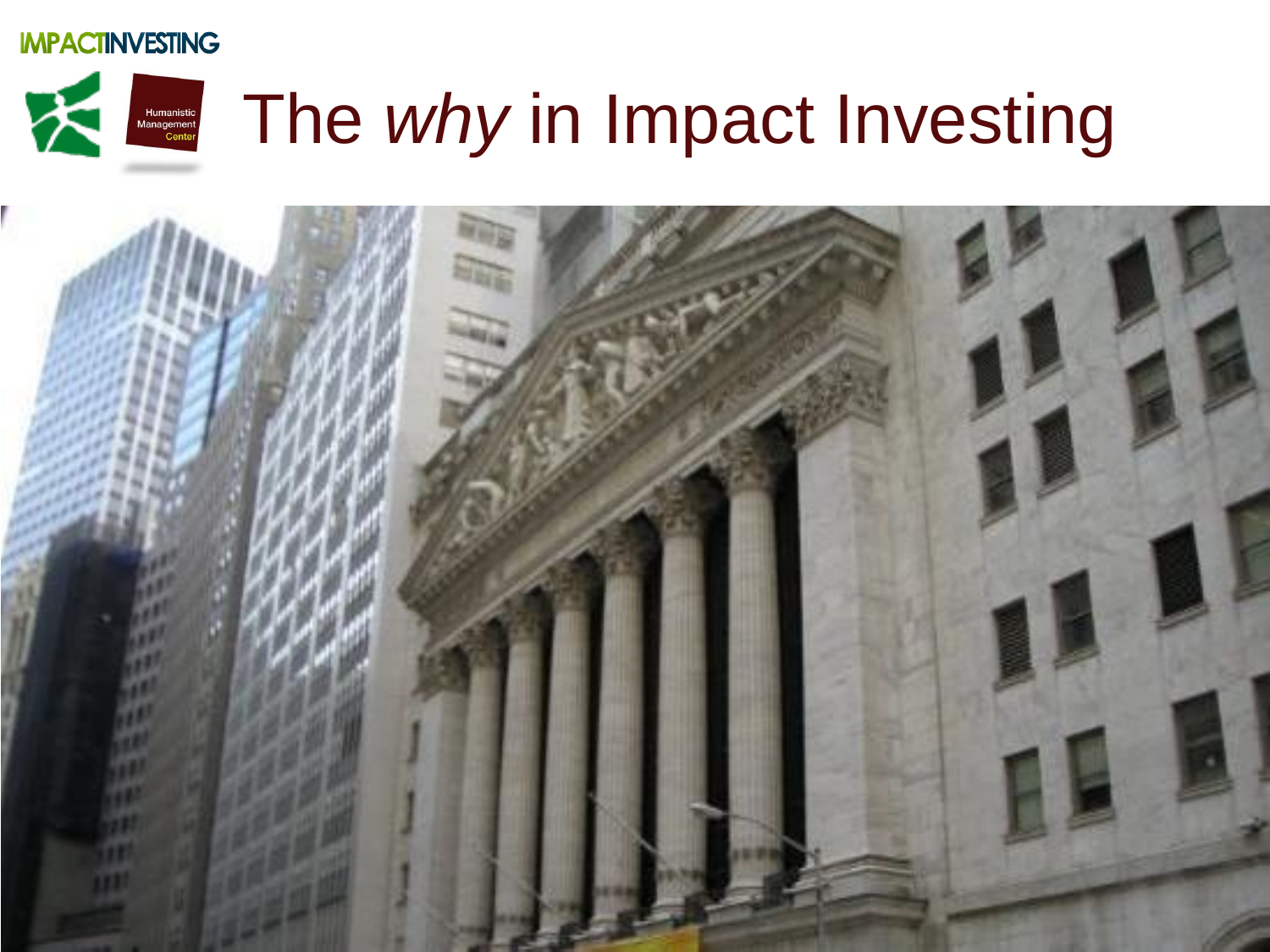

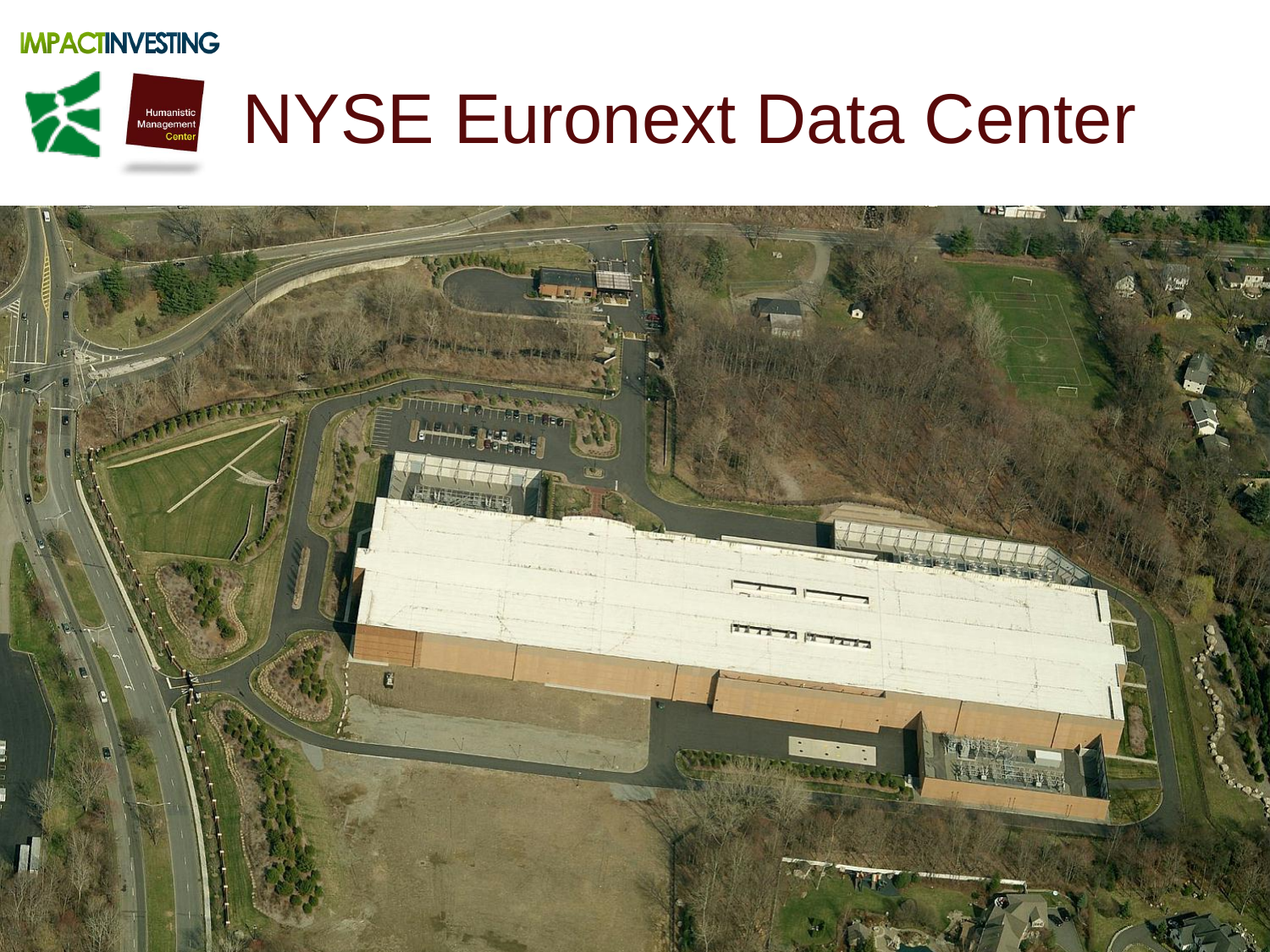

# **NYSE Euronext Data Center**

# We need to reward the creation of value not the trading of value

 $29/0.82/20.08$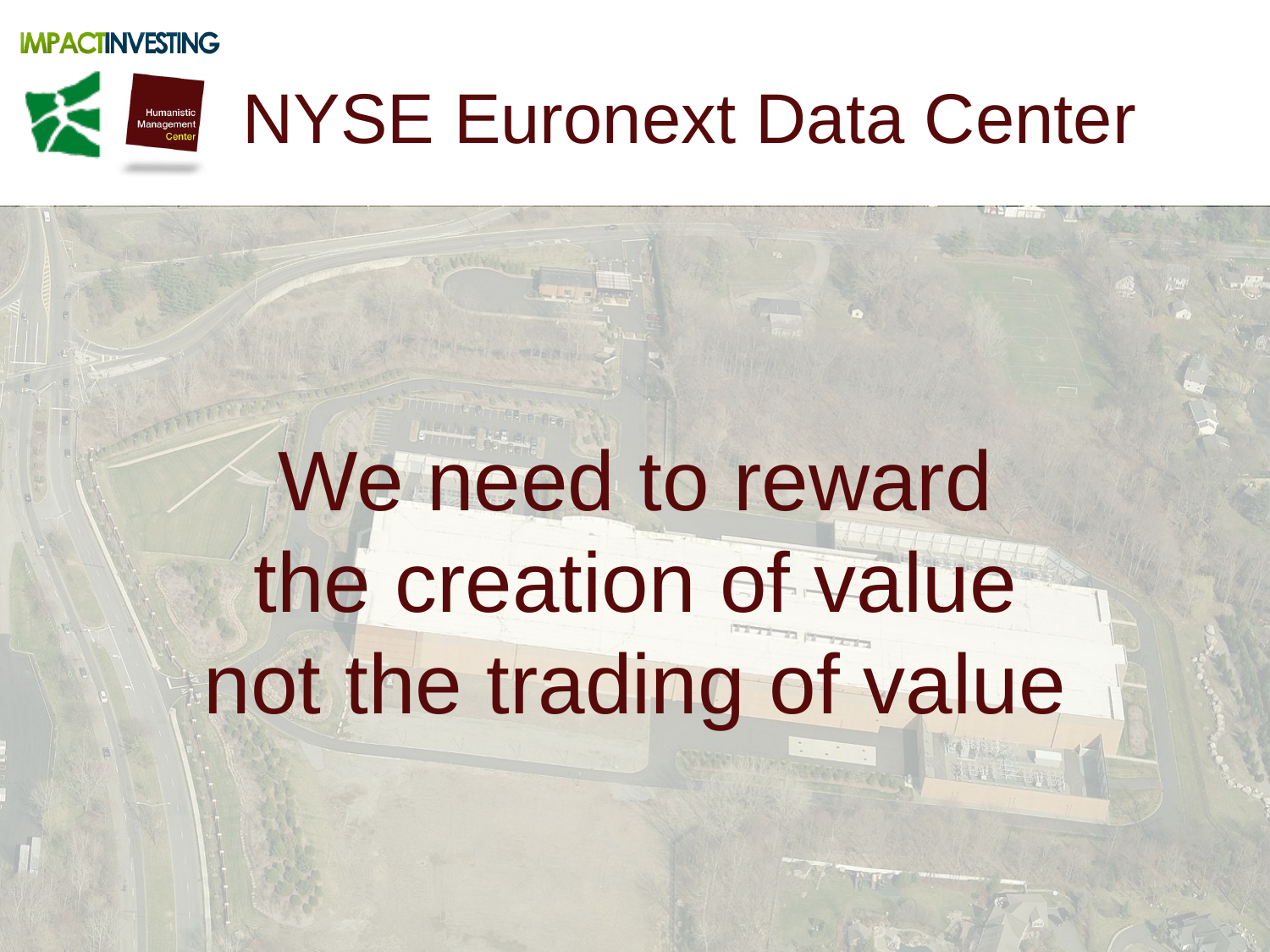



## **Contents**

### The *why* in impact investing **1**

The *how* in impact investing **2** The *how* in impact investing

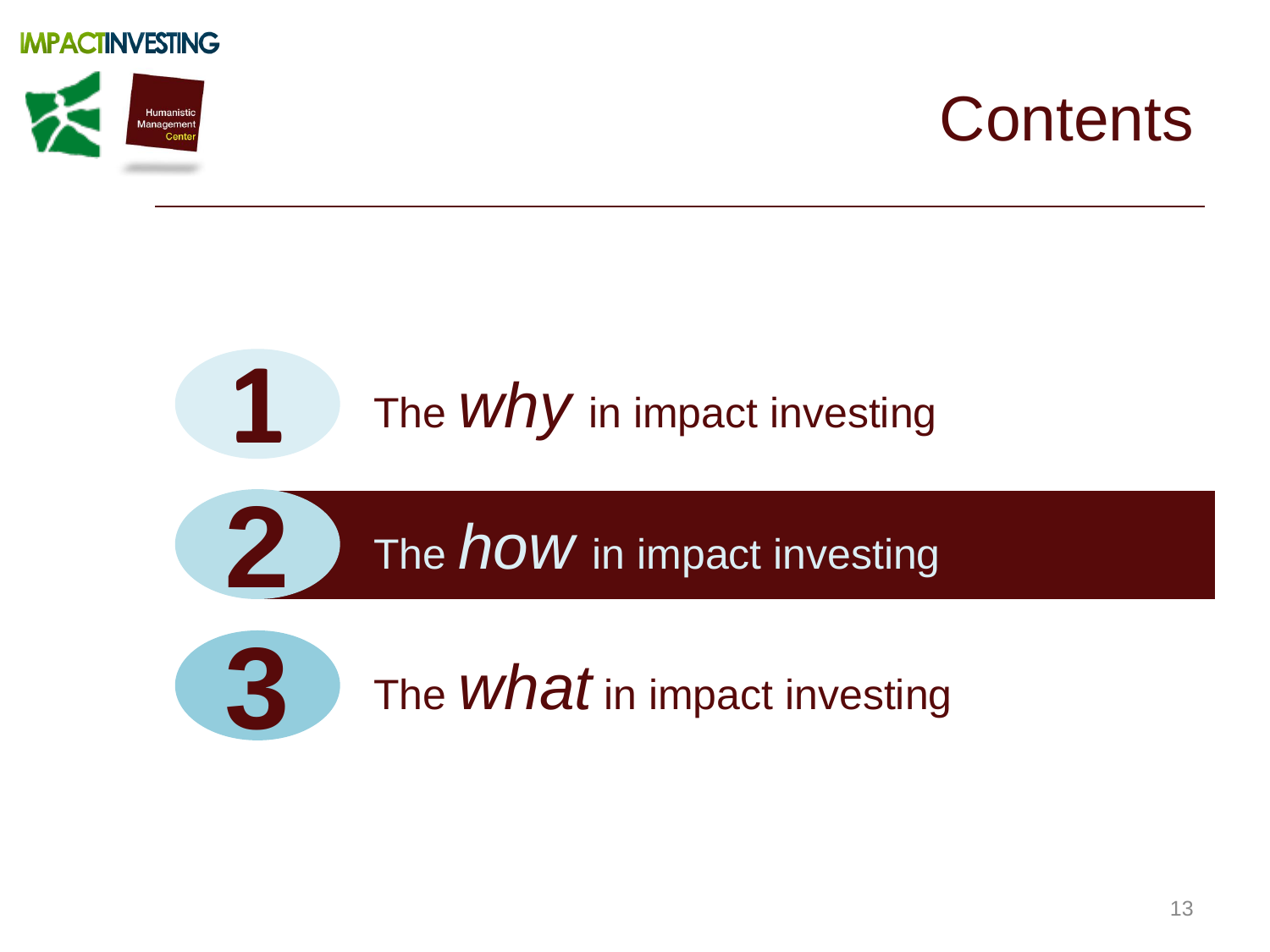

# The *how* in Impact Investing

### Investor perspective

Genuine belief that ones own investment portfolio ought to be aligned to ones own values and aspirations

Change of mindset from risk adjusted optimal return strategies to impact generation strategies

Determine a set of parameters (impact area, return expectation, vehicle, time frame….)

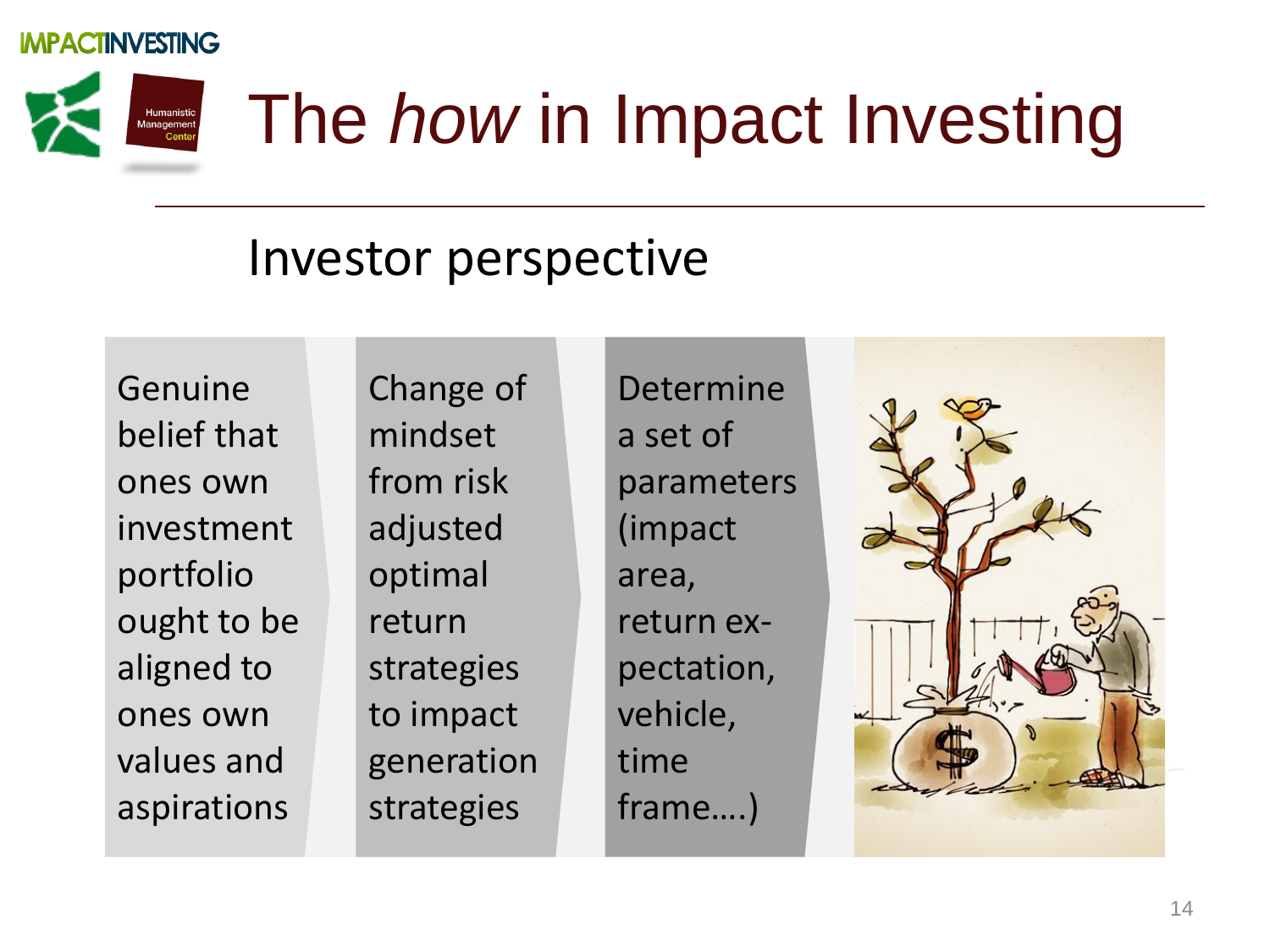

# The *how* in Impact Investing

### Investee perspective

Genuine belief that business ought to serve real needs of people with respect for the planet

Change of mindset from seeking purely financially oriented investors to seeking partners for impact

Get finance savvy , speak investor's speak and build a business model that shows investment readiness

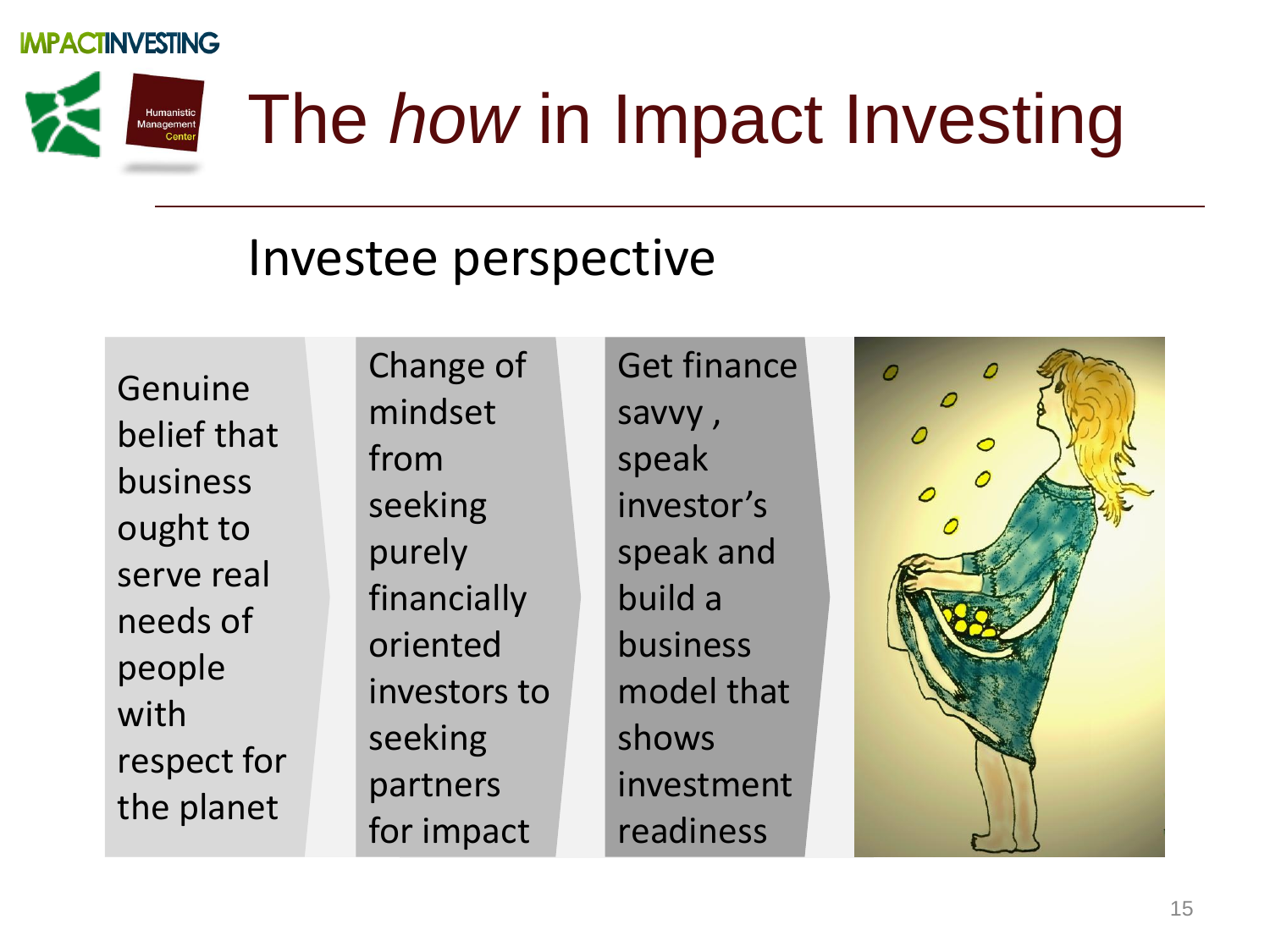



## **Contents**

## The *why* in impact investing The *how* in impact investing The  $\emph{what}$  in impact investing **1 2 3**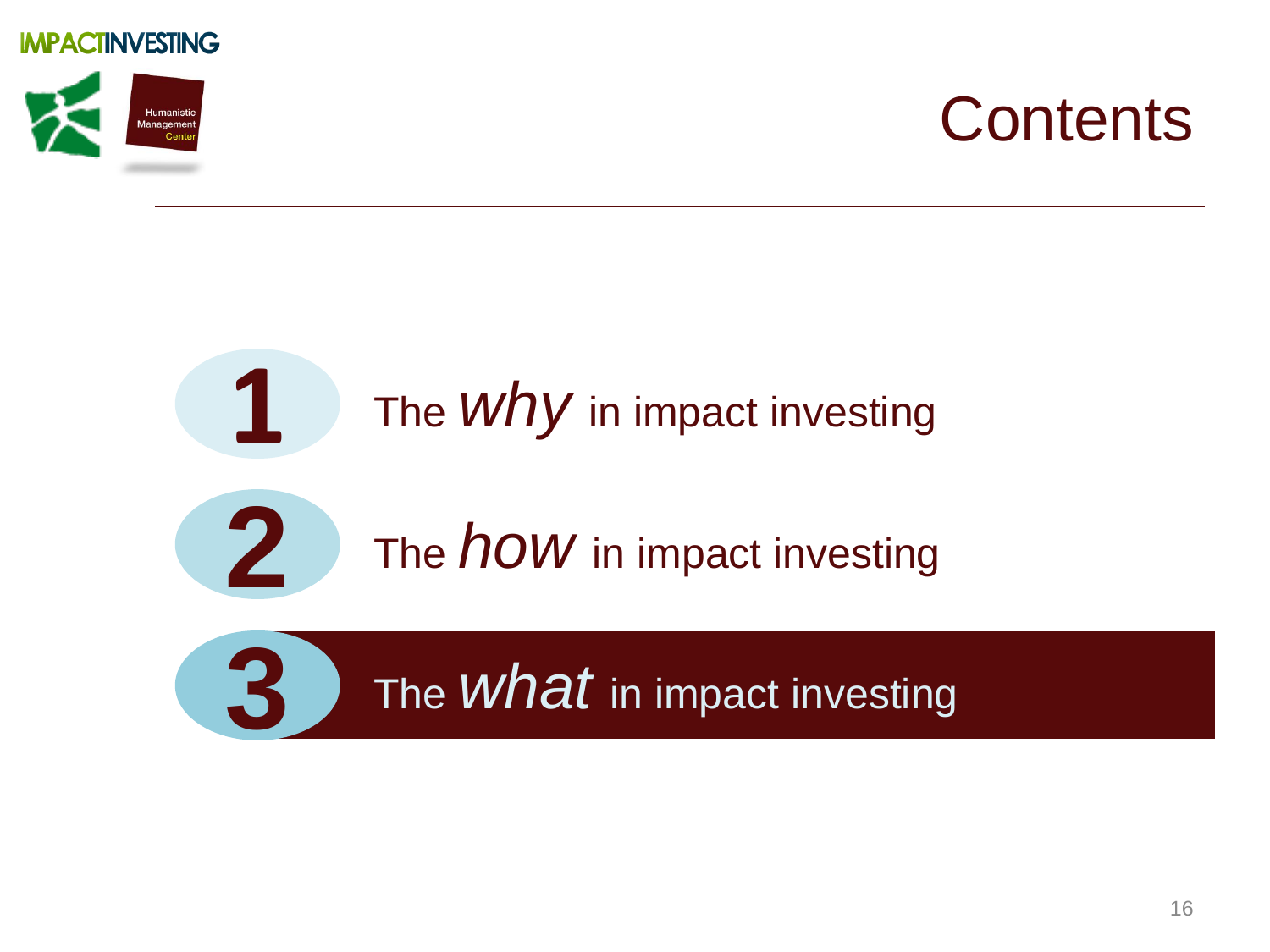

# The *what* in Impact Investing

## Philanthropy – Impact Investing - SRIs

### **Philanthropy:**

#### Aim:

Philanthropic expenditure aims to provide financial means to forward a charitable cause with no monetary return expectation

#### Vehicle: Donations to charities, foundations, social enterprises, associations

**Impact Investing:**

**Investment with the objective to create positive social and / or environmental impact as well as some financial return**

**Socially Responsible Investments (SRIs):**

Aim:

SRIs aim for risk adjusted maximum return building on ESG trends

Vehicle:

Investments with a negative screening process on ESG criteria, building on sustainability trends, or best in class approaches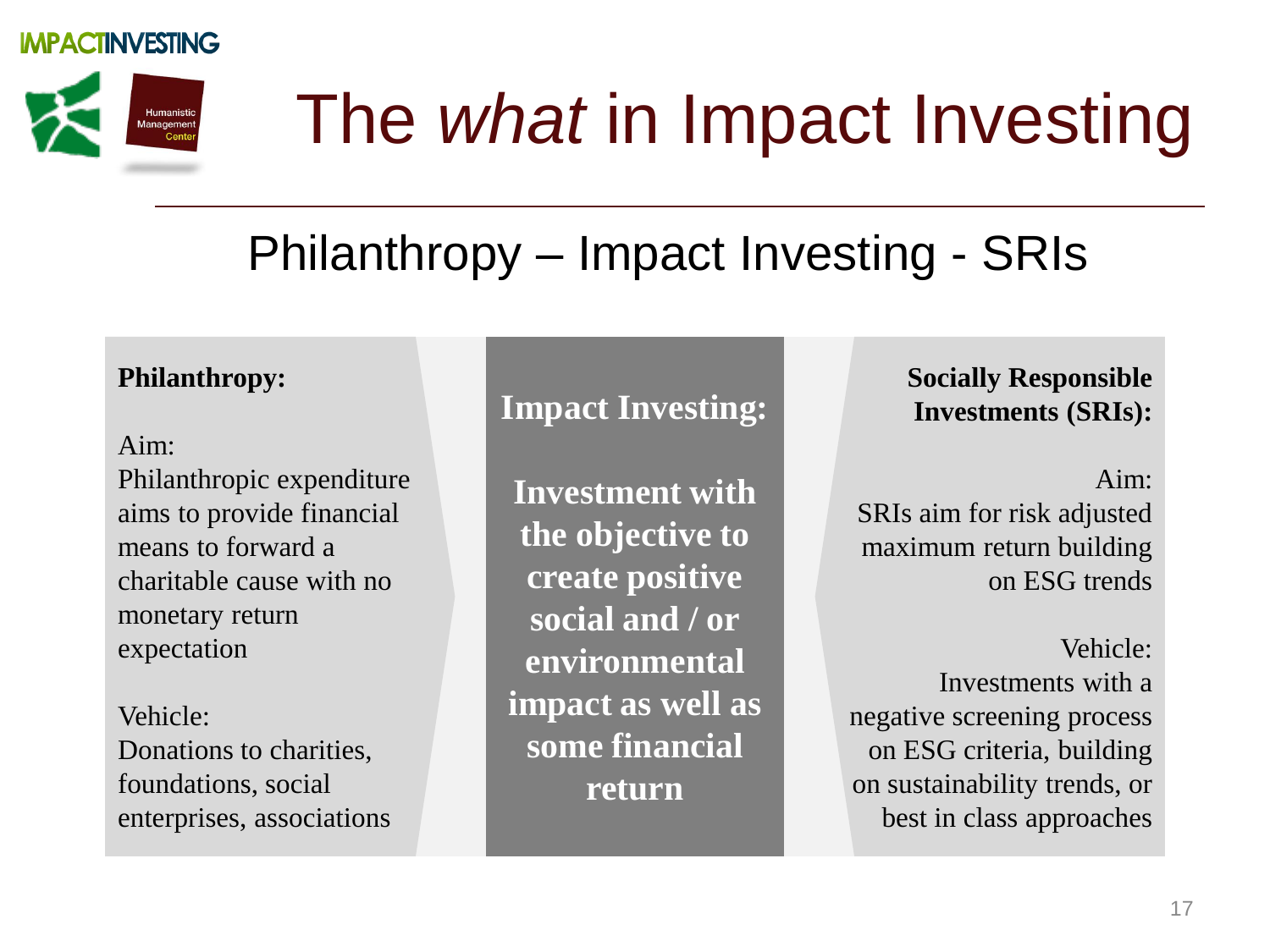



# The *what* in Impact Investing

## Working definition

Investments towards ideas that are based on innovative business models, proposed by outstanding entrepreneurs that provide a solution to social and / or environmental problems with a minimum return of principle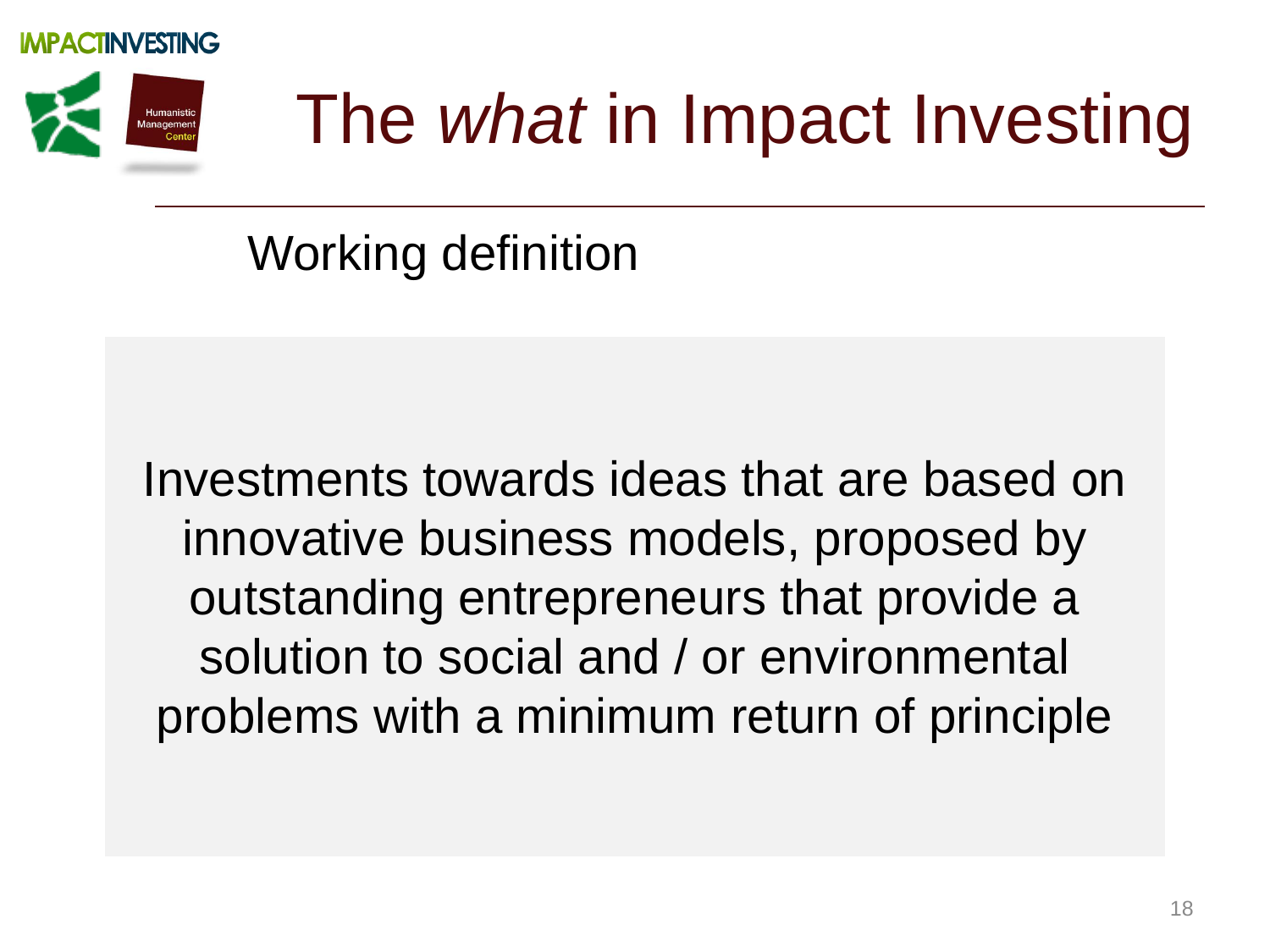

# The *what* in Impact Investing

Debt or equity investments, cash deposits, bonds, guarantees

The focus is on organizations designed to make positive impact

Generating positive impact is the reason of being for the organization

Return must be at least a return of principal (interest free loan)

### **I m p a c t I n v e s t i n g**

A lot broader than traditional private equity investments Excludes investments with unintended positive impacts

Excludes best-inclass, negative screenings, SRIs

Excludes donations and other forms of giving where no return is expected

19 Adapted from Julia Balandina Jaquier: Guide to Impact Investing for family offices and high net worth individuals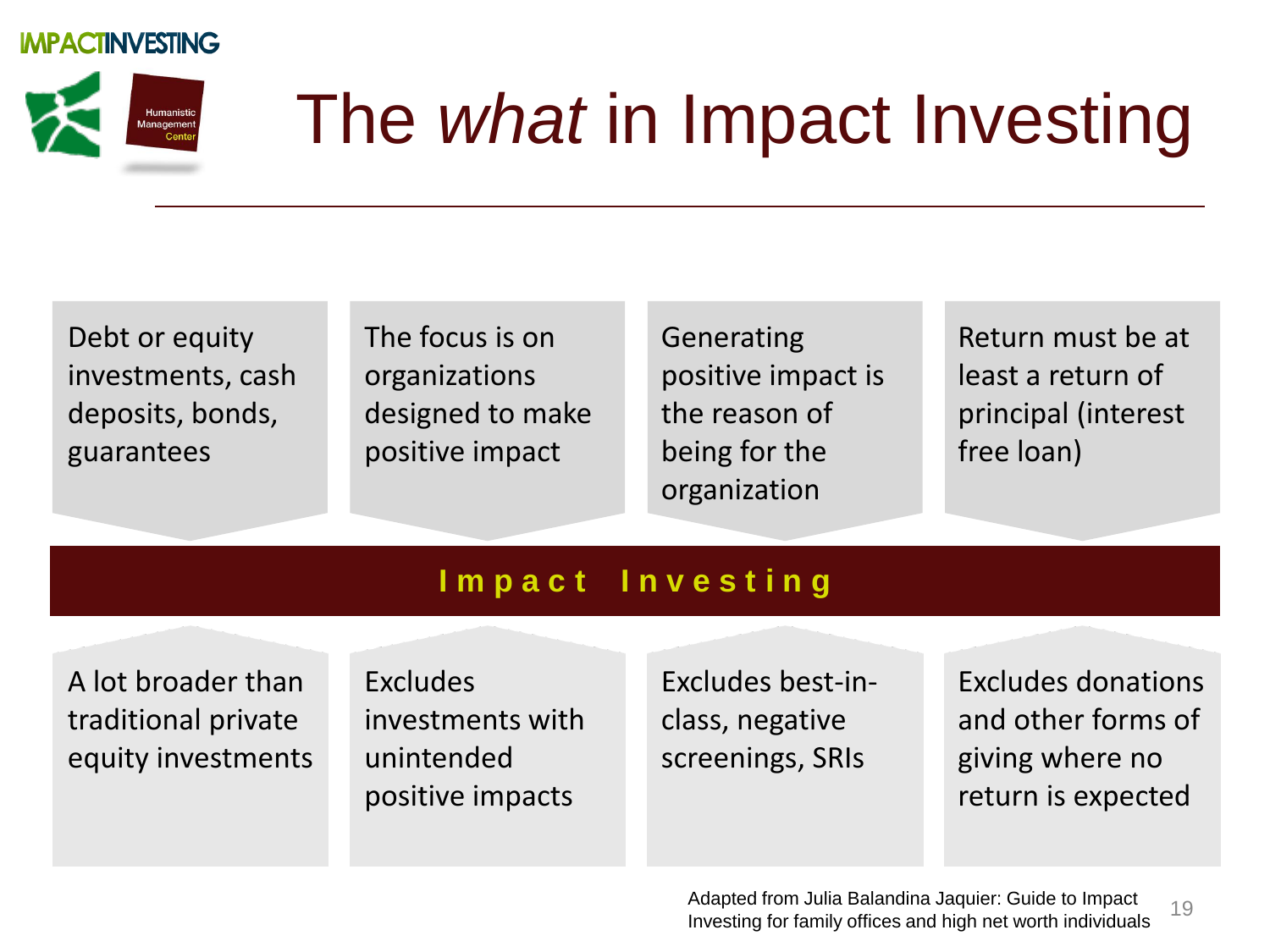

## The why, the how and the what in Impact Investing

We need to find better ways to use business for social benefit

**Why**

**Start with a** new mindset regarding the role of business in society

**How**

Investment in entrepreneurial solutions to social / environmental problems

**What**